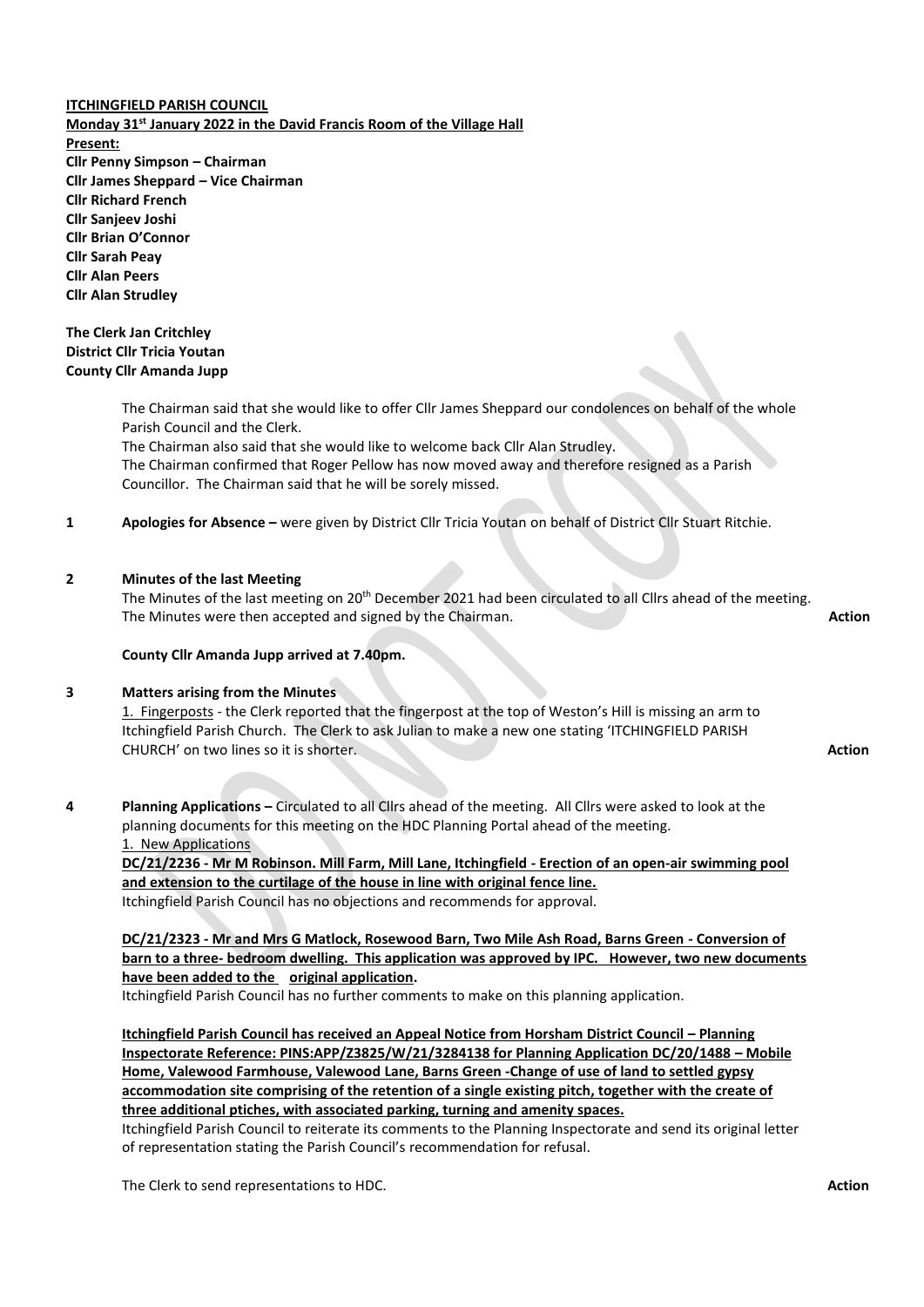# **5 Report by County and District Councillors –**

County Cllr Amanda Jupp gave the following report:

- 1. Amanda Jupp reported that the Parish Council had been copied in on an email from Steve Bicknell at WSCC regarding the cleaning and jetting of the gullies in Chapel Road between The Hordens and Two Mile Ash Road. This is on the WSCC work order so hopefully will be done soon.
- 2. Amanda said that issues with the drainage in Valewood Lane outside Greenfield Farm still needs to be sorted. Amanda suggested getting a quote from Landbuild through WSCC, but the Clerk pointed out that back in April last year she was informed that this work couldn't be included in Operation Watershed until the issue of the discharge of effluent is ascertained. However, since then both HDC and the Environmental Agency have said that there is no evidence of sewage being discharged into the drains. Amanda will set up a meeting with Steve Bicknell and Sue Furlong to see how we can progress this matter. The Chairman said that she would like to request that WSCC Environmental **Action**  Department send another letter to the Greenfield Farm residents pointing out their responsibilities. **Action**
- 3. Amanda said that the WSCC Precept will be increased by 2.99% which includes 1% for Adults Social Care.

District Cllr Tricia Youtan gave the following report:

- 1. Tricia reported that the Water Neutrality Policy now means that all Planning Applications will now have to prove Water Neutrality to be passed. She said that the Horsham District is more seriously affected than anyone else.
- 2. Tricia said that there is a new Leader of the Council Jonathan Chowen and Lynn Lambert has replaced Claire Vickers as the new Cabinet Member for Planning. The Chairman of the Council is David Skipp.
- 3. The Chairman asked Tricia about the situation with Kingfisher Farm as the Parish Council does need an answer regarding the lack of enforcement and the fact that a new planning application has still not been submitted as the previous application is incorrect and therefore not legal. Tricia said that she will look into where we are and come back with a plan of action within two days. **Action**

# **6 Accounts for Payment**

# 1. There are six payments to be paid.

£20.25 to the Barns Green Village Hall Committee in respect of the Parish Council Meeting on 20th December 21. £28.50 to EE Home Broadband in respect of the Internet Service for January 2022.

£218.99 to Amazon in respect of stationery.

£100.00 to Pat Cochran in respect of Litter Warden duties for January 2022.

£1,050.64 to the Clerk comprising of £977.68 salary for January 2022 and £72.96 expenses.

£20.25 to the Barns Green Village Hall Committee in respect of the Parish Council Meeting on 31st January 22.

# **7 Correspondence**

# 1. The Clerk reported that she had contacted the Woodland Trust because the Parish Council's membership renewal had not been received. The Clerk said that she had received a response from them stating that due to technical difficulties with their systems, The Woodland Trust have been unable to renew existing memberships for 2021 to 2022. This means that we are still members. **Action**

#### **8 Highways**

Operation Watershed – Cllr Brian O'Connor is still trying to obtain permission from the landowner Christ's Hospital regarding the work to be done on Fulfords Hill**.**

# **9 Local Traffic and Roads**

Cllr Richard French gave the following update:

- 1. Richard reported that after the last Parish Council meeting, he contacted the Barns Green Primary School Governing Board to see if he could meet with them to start a conversation around school related traffic issues and is waiting to hear back. There is the matter of the proposed school crossing and pathway. County Cllr Amanda Jupp said she would circulate the latest information of the proposal. **Action**
- 2. Richard said that he has posted a short introduction in the BIG MAG about the idea of having a Traffic and Road Use focus and has posted the Strategy that was approved at the last meeting.
- 3. In January Richard said that he did a walk around the village and checked which potholes have been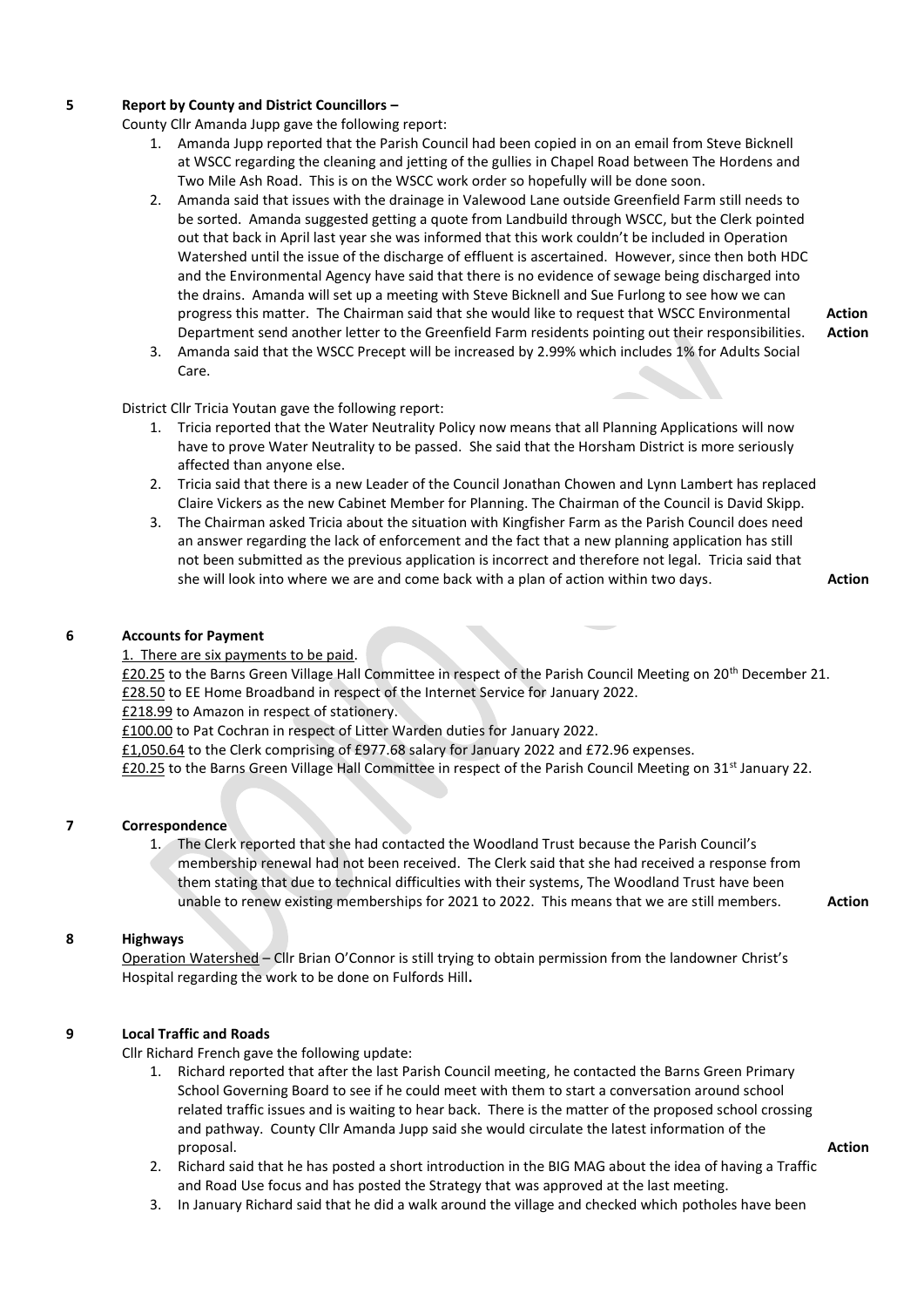reported and which ones have been repaired etc.He said he reported an additional 20 potholes but most of them did not meet the repair criteria of a certain depth and width. He said he would do **Action** checks on a monthly basis.

- 4. Richard said that for the Cllrs interest, Billingshurst Parish Council has published a Traffic Calming Consultation. County Cllr Amanda Jupp said that she was not keen on it being called Traffic Calming as it gives the wrong idea of what the objectives are but it is an interesting Consultation.
- 5. Richard said that he has set up a 'Twitter' account in the interest of public awareness which has been published on the Parish Council Facebook page.
- 6. Richard said that he has had a call with Steve Douglas at WSCC, the main subject being the right way to go about setting up SID's. It is not as difficult as we perhaps thought. Basically, the Parish Council submit a map and write up the proposed locations of SID's, then Steve Douglas and his team do an assessment. Richard said that he has partly drafted a proposal which he will circulate shortly to all Cllrs for comments. Once these have been received Richard will then forward the approved proposal to Steve Douglas for WSCC's approval. **Action**
- 7. Finally, Richard said that he will contact two or three providers of SID's to arrange a meeting regarding costs. **Action**

# **10 Red Telephone Kiosk – update**

We are still waiting for the two panes of glass to be put in and for the electrics to be completed. Once this has been done the Clerk will arrange for the Defibrillator to be moved.

# **11 Neighbourhood Plan**

The Chairman reported that she had circulated a document from Ian Walker, Chairman of the Itchingfield Neighbourhood Plan Steering Group which sets out our proposed way forward with Water Neutrality so that our Plan can go ahead to the referendum stage.

The Chairman asked for approval from the Cllrs that HDC be notified and that our revision be inserted into our Plan.

Cllr Alan Strudley proposed that this document be inserted into the Itchingfield Neighbourhood Plan, seconded by Cllr James Sheppard, agreed unanimously. **Action Action Action** 

# **12 Queen's Platinum Jubilee – June 2022**

- 1. Lighting of the Beacons up on Sharpenhurst. This is to be organised by Julian and Neale Francis.
- 2. Queen's Platinum Jubilee Afternoon Tea This to be organised by the Barns Green Village Hall Committee.
- 3. Platinum Jubilee Mugs The Chairman said that the Parish Council bought Diamond Jubilee Mugs for all primary school children in the village 10 years ago and wondered whether the Parish Council would like to do this again for the Queen's Platinum Jubilee. This proposal was agreed by seven Cllrs with one abstention. The Clerk and Chairman to look at designs and look at options of having designs on one side of the mugs created by the school children themselves. **Action Action**
- 4. Queen's Platinum Jubilee Flag The Chairman said that she would like to propose that the Parish Council purchase a Queen's Platinum Jubilee Flag which will cost approximately £190 including vat which the Parish Council gets back. It was agreed unanimously to purchase a flag and fly it for all of 2022. The Chairman will order this. **Action**
- 5. Planting of Trees The Chairman said that it is too late to order for planting in the Spring so the Parish Council will order in March/April for the planting to be done in the Autumn. The Parish Council will order the packs to be distributed for planting. There are several sites that have been suggested that meet the criteria of being accessible to the public. They are: The Village Green, Barns Green Primary School, at the bottom of Weston's Hill, at the top of Weston's Hill past Shelley's Cottage, Sumners Ponds and Emms Lane near to the junction with Cross Lane. It may be that there are more sites that are identified. Cllr Sarah Peay said that the trees will need to be protected with tree guards.

#### **13 AOB**

1. Cllr Saray Peay reported that there are lots of bags of rubbish that have been dumped in West Chiltington Lane between Elmhurst Cottages and The Coopers. The Clerk will ask HDC to do a sweep of West Chiltington Lane once again. **Action**